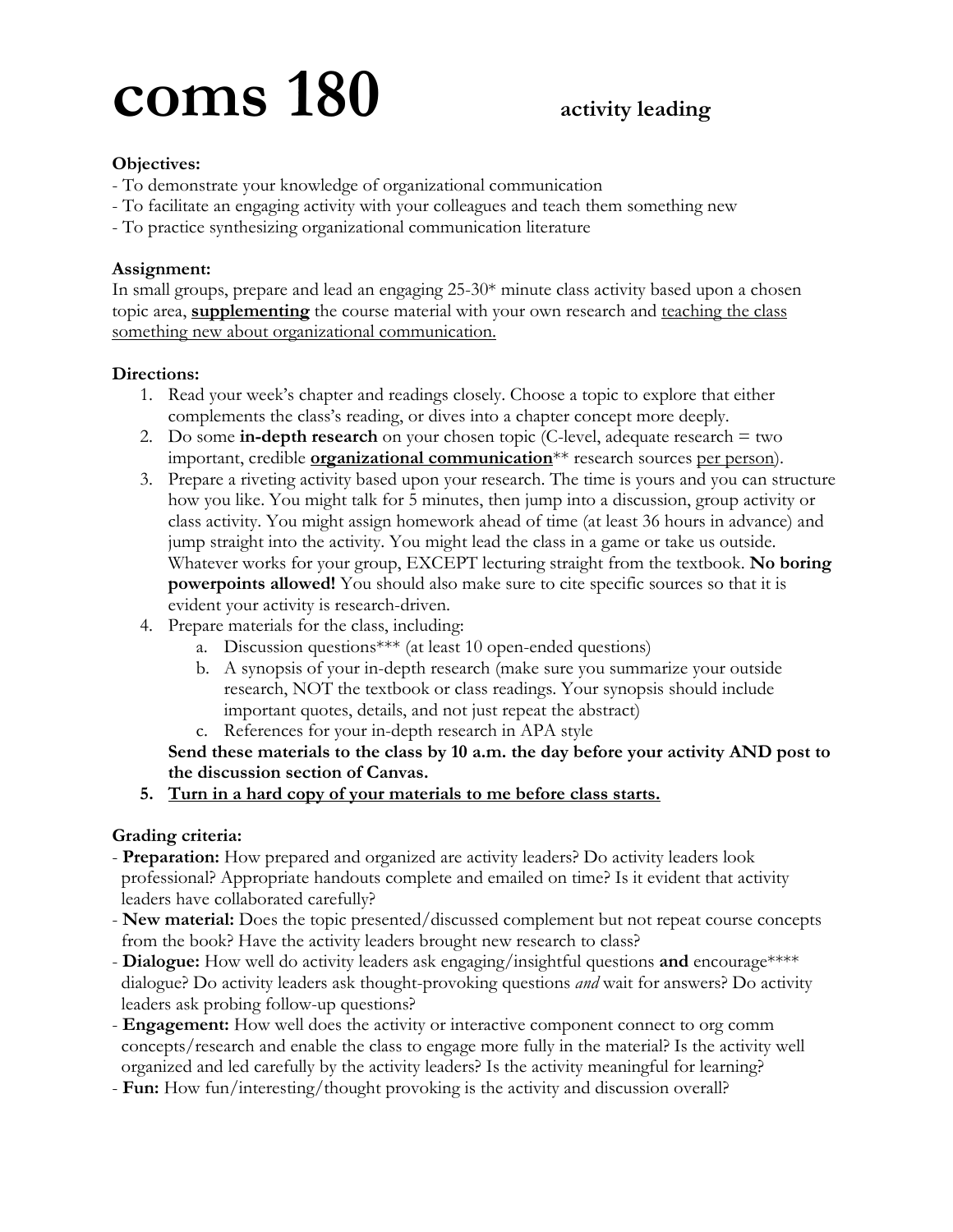# **coms 180 activity leading**

## **Points Possible: 150**

\* If your group has a compelling reason to use more class time, let's chat!

\*\* Your outside research should primarily focus on organizational communication scholarly articles, however you may look at management or business communication journals, too. Management Communication Quarterly and Journal of Applied Communication Research are good places to start.

\*\*\* Great discussion questions start with open-ended prompts like: "how...", "in what ways..." "compare/contrast…" and "why...", and ask people to reflect, consider, critique, evaluate, give examples, connect concepts.

\*\*\*\* Excellent discussion leaders allow ample time for classmates to think and answer questions, and also ask follow-ups for further information

### **Frequently Asked Questions**

#### **Q: Should our group dress up?**

A: Yep. You should look professional. Remember Aristotle's discussion of credibility. You automatically generate credibility when you look professional.

#### **Q: How many sources equals A-level research?**

A: It depends. It could be four sources each, lightly covered in the activity. Or three sources each covered in great depth. However many sources you use, make sure they are specifically about organizational communication research.

### **Q: Will we be marked down for going just the minimum time, 25 minutes?**

A: No way.

#### **Q: Will we be marked down for going over the time limit?**

A: No, but unless you make previous arrangements, you might get stopped before your activity is done to allow time for other class business.

### **Q: What's the thing groups most often get wrong?**

A: One of three things, typically. The most common misstep is to simply repeat content from the textbook, which is often covered during lecture. Sometimes groups forget to cite any sources during the presentation or have an activity that is completely unrelated to their research. Remember, the point of this assignment is to bring new organizational communication research to the class. And on that note, make sure sources are about org comm specifically. The second most common problem is that groups frequently underestimate how long activities take, especially the logistics and going over directions. Consider asking the class to read something in advance, or post directions to Canvas. Chat with me about timing, if you're concerned. And last, the third most common issue is about technology. While boring powerpoints are not allowed (seriously!), groups will sometimes want to use visual aids or show videos, but don't try out the technology in advance. Make sure you know